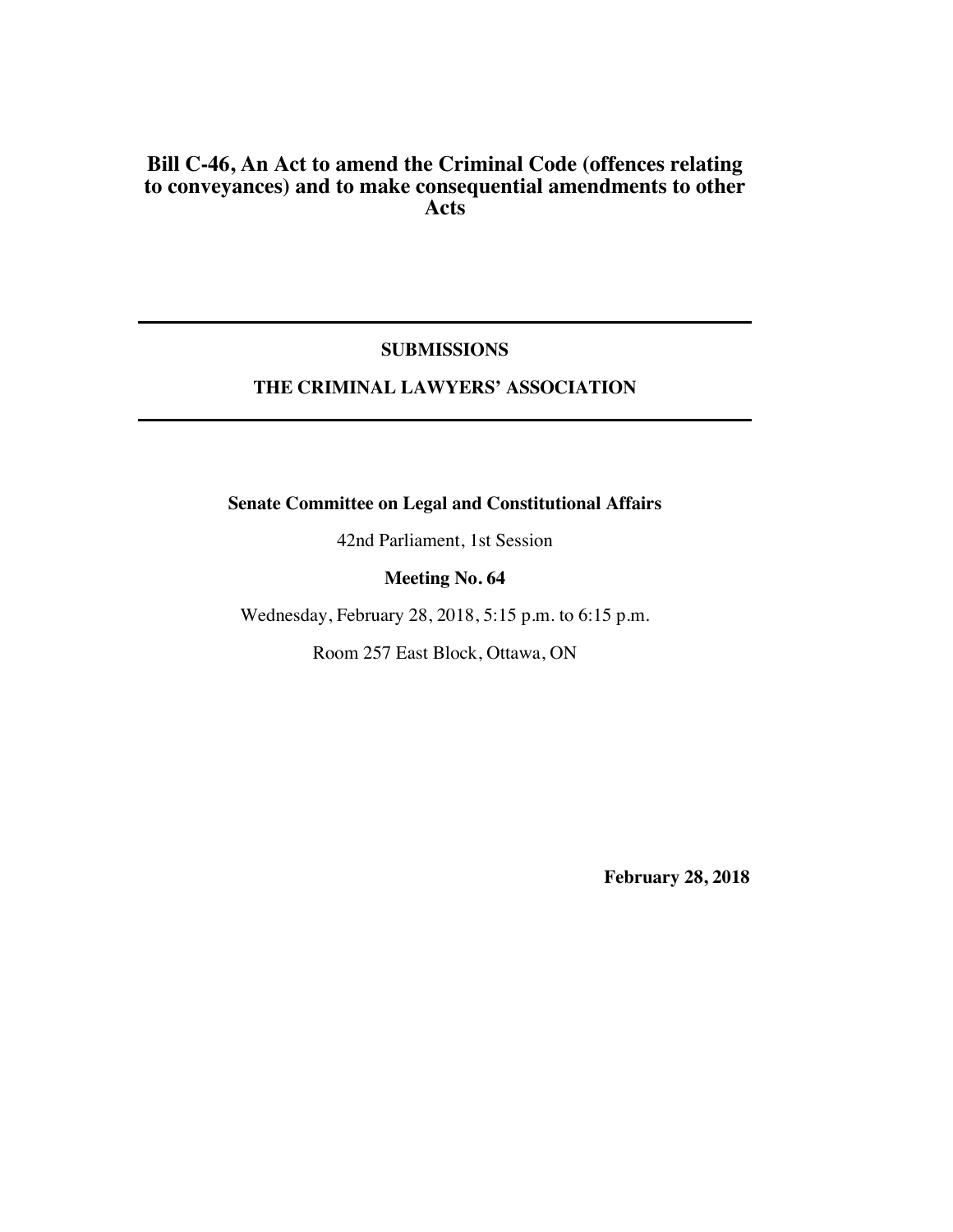## **I. Introduction**

The Criminal Lawyers' Association is a non-profit organization that was founded on November 1, 1971. The Association is comprised of over 1000 criminal defence lawyers, many of whom practice in the Province of Ontario, but some of whom are from across Canada. The objects of the Association are to educate, promote, and represent the membership on issues relating to criminal and constitutional law.

The Association has routinely been consulted and invited by various Parliamentary Committees to share its views on proposed legislation pertaining to issues in criminal and constitutional law. Similarly, the Association is often consulted by the Government of Ontario, and in particular the Attorney General of Ontario, on matters concerning provincial legislation, court management, the Ontario Legal Aid Plan, and various other concerns that involve the administration of criminal justice in Ontario.

The Association has been granted standing to participate in many significant criminal appellate cases as well as other judicial proceedings. For example, the Association was granted standing in, and participated throughout, the Commission on Proceedings Involving Guy Paul Morin (the "Kaufman Inquiry"). The Association has intervened in many appeals heard by the Court of Appeal for Ontario and by the Supreme Court of Canada.

The Criminal Lawyers' Association finds it to be both a privilege and a pleasure to be given the opportunity to appear before this Committee to express its views on this particular piece of legislation.

The Ontario Criminal Lawyers' Association (CLA) supports legislation that is fair, modest, and constitutional.

While the CLA supports the objective of protecting society from the dangers of impaired driving, we are unable to support bill C-46. This bill will do nothing to stop impaired driving. It will introduce a host of new legal challenges which are bound to occupy precious court resources for the foreseeable future.

The CLA cannot support this legislation in its current form. We propose a number of recommendations to address our specific concerns.

## **II. Analysis and Recommendations**

It is interesting to note that Part 2 of bill C-46 closely resembles private members bill C-226 that was introduced by the Honourable Member of Parliament for Lévis-Bellechasse, Steven Blaney. Bill C-226 was almost identical to bill C-73, the Dangerous and Impaired Driving Act, which was introduced by the Conservative government in 2015.

The Public Safety Committee studied bill C-226 and issued a report stating that:

While the intent behind Bill C-226 is commendable, the Committee has concluded, based on the evidence provided during its study, that **the legal problems with the Bill far outweigh the potential salutary**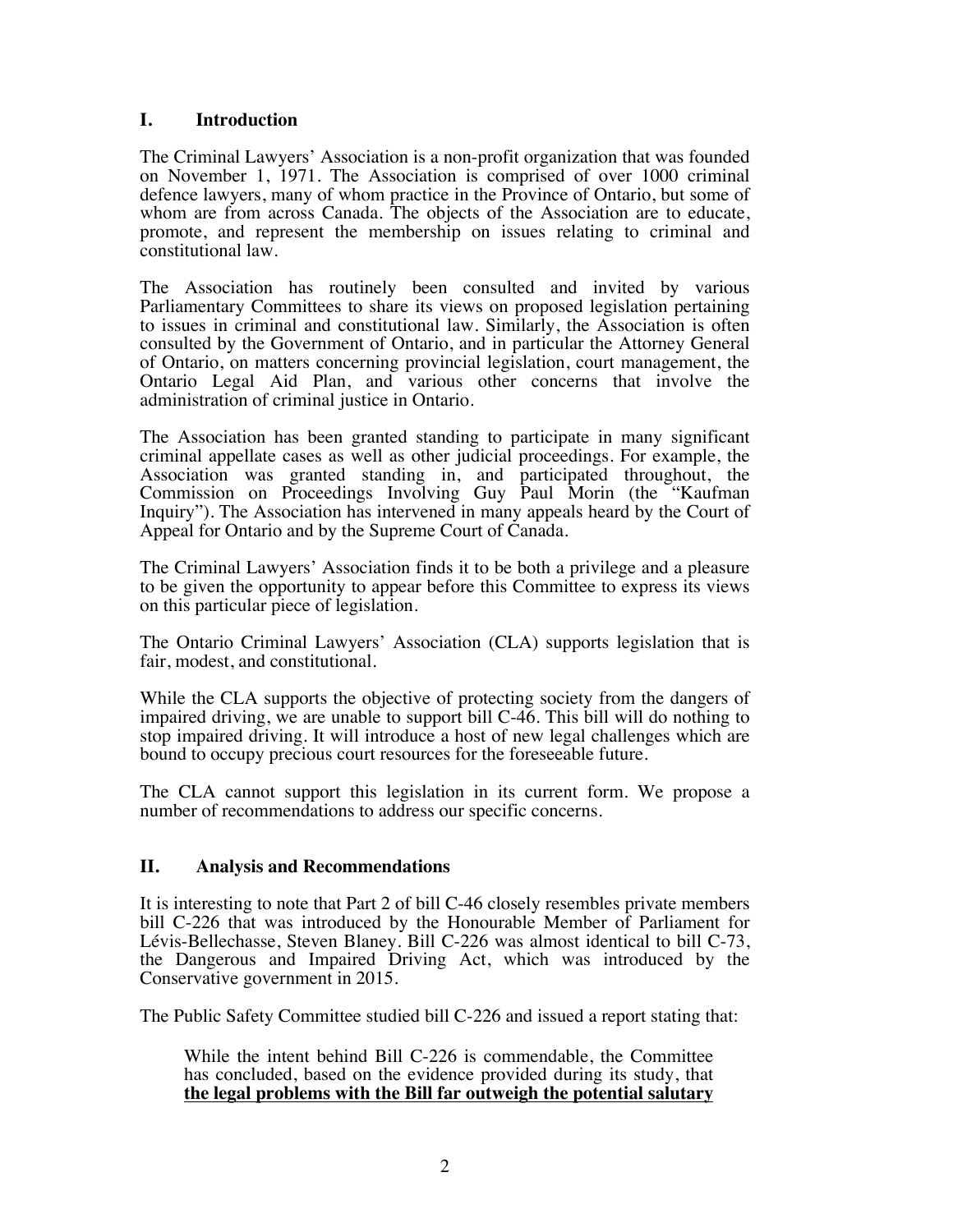**effects**. The impaired driving provisions are the most heavily litigated in the Criminal Code. As such, changes of this magnitude require a comprehensive and balanced approach to be effective. Based on testimony and briefs from witnesses including the Privacy Commissioner of Canada, the Canadian Bar Association, and Mothers Against Drunk Driving**, the Committee is not convinced that the majority of the measures proposed in Bill C-226 are either balanced or effective**. With the exception of random breath testing, Mothers Against Drunk Driving told the Committee that "Even if all these measures are upheld under The Canadian Charter of Rights and Freedoms, they would not have a major impact on impaired driving and related crashes, injuries and deaths."

In addition, the Committee heard from a number of witnesses that the provisions for stricter mandatory minimum penalties and random breath testing may violate the Canadian Charter of Rights and Freedoms. As this was submitted as a private member's bill, it was not subject to the usual constitutional review conducted by the Department of Justice under the Department of Justice Act. The Committee heard from several expert witnesses who raised concerns about the constitutionality of the legislation, including the Criminal Lawyers' Association who testified that "there are sections of the bill that are unquestionably unconstitutional." The Committee therefore cannot say with any degree of certainty that the majority of the provisions included in Bill C-226 would pass constitutional muster.

In May, 2017, the Committee's report was accepted by the House.

Bill C-46 is equally problematic and in many cases unconstitutional and requires enhanced scrutiny commensurate with the seismic changes it makes to the *Criminal Code*.

We are also deeply concerned by the new random breath-testing regime. Increasing police powers do not come without societal costs. The experience of 'carding' or 'street checks' is instructive on how the exercise of police authority can disproportionately affect visible minorities. Bill C-46 amounts to carding while in a car. It will be enevitably disproportionally employed against minority or marginalized communities.

Bill C-46 represents a significant expansion of state power and contains numerous investigative and evidentiary 'short cuts' that will impact Charter rights, basic fairness, and ultimately the quality of the evidence presented in court.

In addition to the serious concerns raised below the CLA fully adopts the submissions contained in the written briefs of the Quebec Bar (June 2017) and the Canadian Bar Association (September 2017)

## **1. Operation while impaired**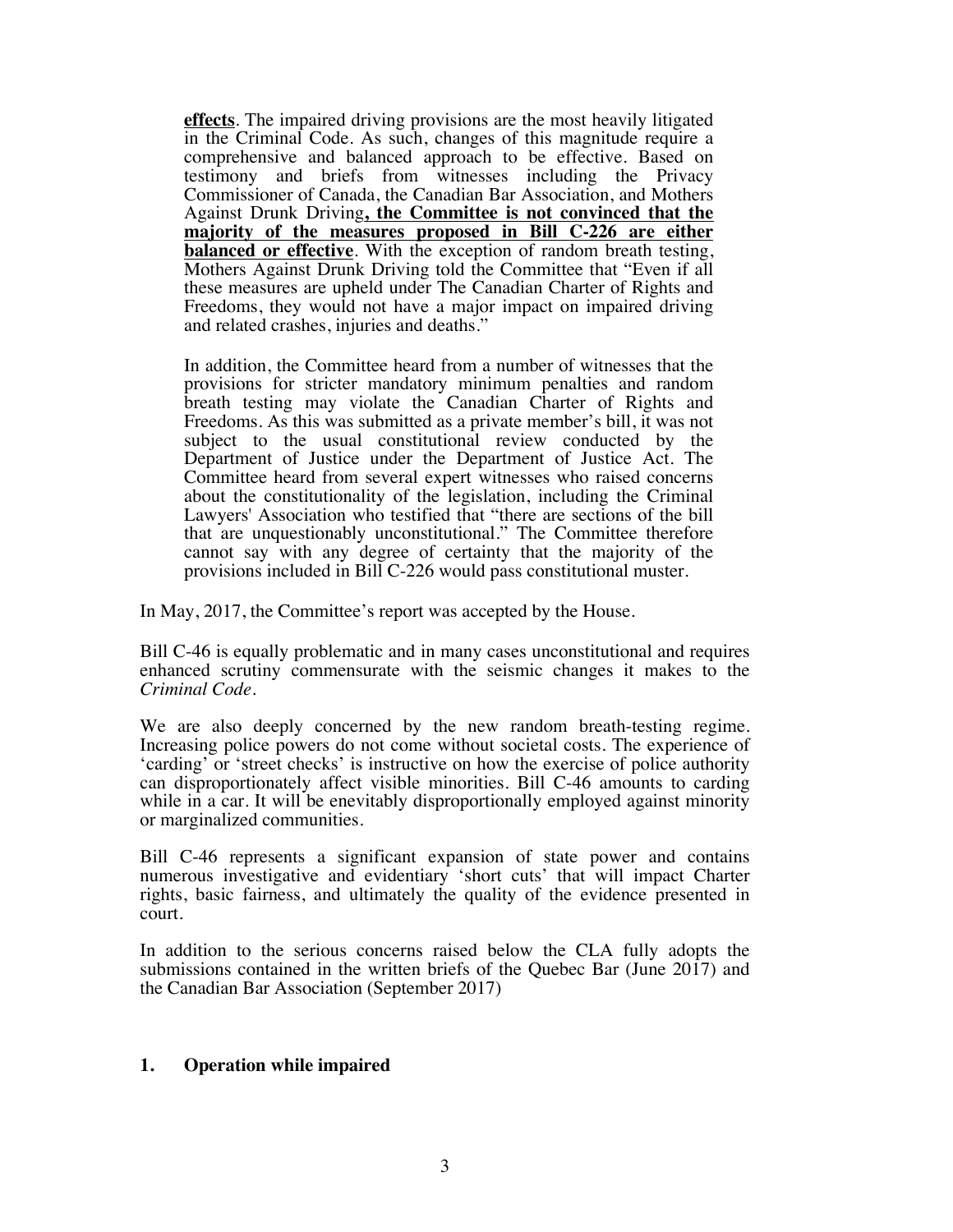#### **Operation while impaired**

**320.14 (1)** Everyone commits an offence who

**(a)** operates a conveyance while the person's ability to operate it is impaired to any degree by alcohol or a drug or by a combination of alcohol and a drug;

**(b)** subject to subsection (5), has, within two hours after ceasing to operate a conveyance, a blood alcohol concentration that is equal to or exceeds 80 mg of alcohol in 100 mL of blood;

**(c)** subject to subsection (6), has, within two hours after ceasing to operate a conveyance, a blood drug concentration that is equal to or exceeds the blood drug concentration for the drug that is prescribed by regulation; or

**(d)** subject to subsection (7), has, within two hours after ceasing to operate a conveyance, a blood alcohol concentration and a blood drug concentration that is equal to or exceeds the blood alcohol concentration and the blood drug concentration for the drug that are prescribed by regulation for instances where alcohol and that drug are combined.

#### **Exception—alcohol**

**(5)** No person commits an offence under paragraph (1)(b) if

**(a)** they consumed alcohol after ceasing to operate the conveyance;

**(b)** after ceasing to operate the conveyance, they had no reasonable expectation that they would be required to provide a sample of breath or blood; and

**(c)** their alcohol consumption is consistent with their blood alcohol concentration as determined in accordance with subsection  $320.31(1)$  or (2) and with their having had, at the time when they were operating the conveyance, a blood alcohol concentration that was less than 80 mg of alcohol in 100 mL of blood.

#### **Exception—drugs**

**(6)** No person commits an offence under paragraph  $(1)(c)$  or subsection (4) if

**(a)** they consumed the drug after ceasing to operate the conveyance; and

**(b)** after ceasing to operate the conveyance, they had no reasonable expectation that they would be required to provide a sample of a bodily substance.

#### **Exception — combination of alcohol and drug**

**(7)** No person commits an offence under paragraph  $(1)(d)$  if

**(a)** they consumed the drug or the alcohol or both after ceasing to operate the conveyance;

**(b)** after ceasing to operate the conveyance, they had no reasonable expectation that they would be required to provide a sample of a bodily substance; and

**(c)** their alcohol consumption is consistent with their blood alcohol concentration as determined in accordance with subsection  $320.31(1)$  or (2) and with their having had, at the time when they were operating the conveyance, a blood alcohol concentration less than the blood alcohol concentration established under paragraph 320.38(c).

Section 320.14 dramatically increases the scope and application of the current impaired and 'over 80' (and now the drug impairment equivalent) provisions of the *Criminal Code*. The provision effectively makes it an offence to have a blood alcohol concentration (BAC) equal to or greater than 80 mg or a yet-to-be determined blood drug concentration (BDC) within two hours after driving. In other words, a driver who had a BAC or BDC of ZERO while driving may still be convicted of an offence.

Insofar as these provisions rely on future regulations to set limits on blood drug concentration, it is of great concern to the CLA that the regulations be based on unproven scientific methods. The tests relied upon by these provisions are based on science which is still in its infancy and unreliable. Grounding convictions on these bases will undoubtedly lead to miscarriages of justice.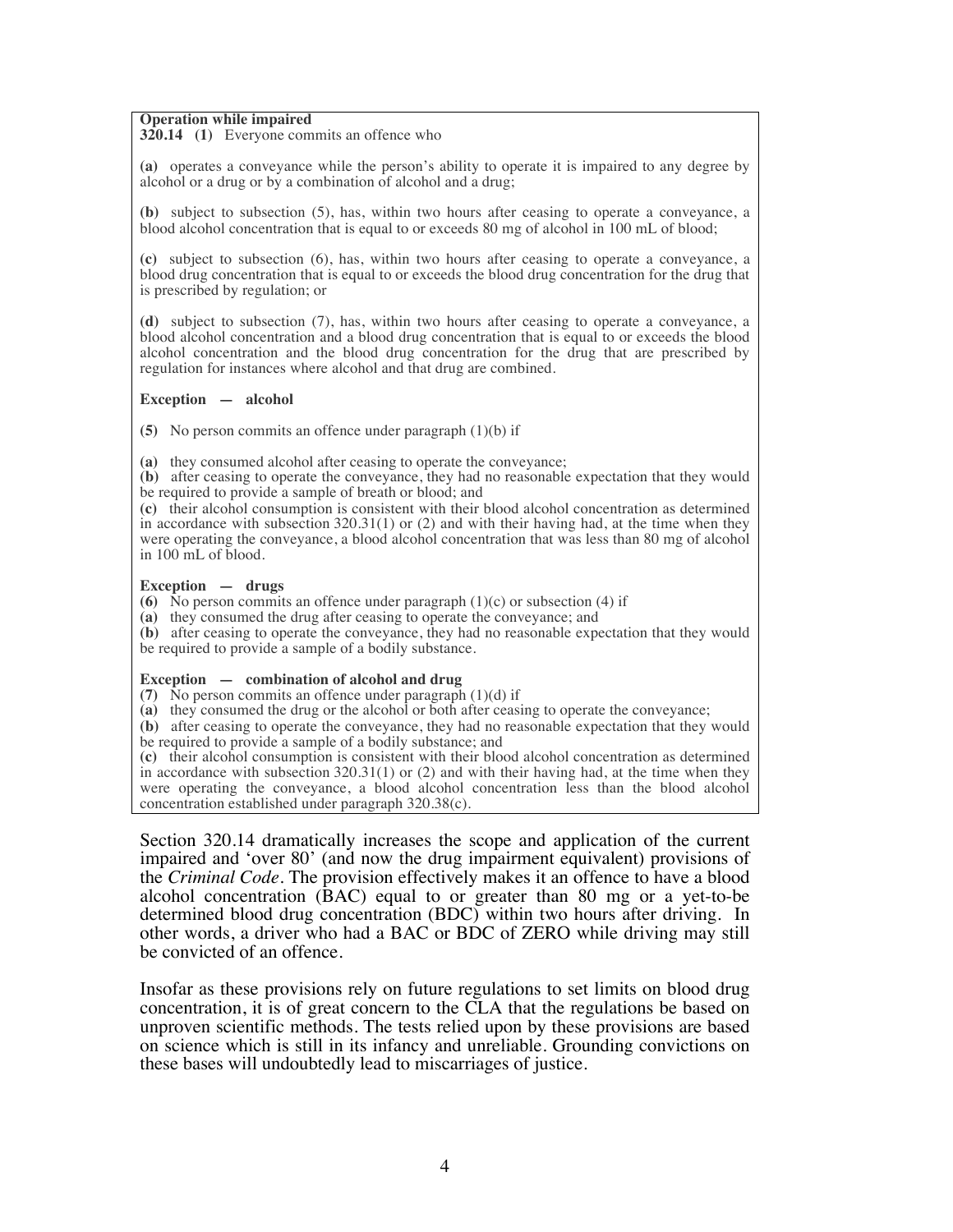Section 320.14 is designed to ensure that persons who consume alcohol or drugs after driving or who engage in bolus consumption are convicted, even though at the time of operation their BAC or BDC would have been under the legal limit or even zero.

In short s. 320.14 is a radical departure from the current law and operates in a manner that is overbroad, unfair, and unconstitutional.

The potential costs of this over-expansive provision in Bill C-46 come with little benefit. The purpose of this section is clearly aimed at combating bolus - and post-driving consumption (intended to frustrate police investigations). In reality, the percentage of cases in which either bolus - or post-driving consumption occurs is extremely rare and the success of these defences at trial is even rarer. Bill C-46 aims to cure a problem that does not really exist at the expense of the constitution.

Further, the exceptions provided in s. 320.14(4) effectively reverse the burden of proof onto the accused. The presumptively innocent accused – who had no BAC or BDC when driving – will effectively be required to prove that they meet all the exceptions, including proving their drinking pattern and adducing costly evidence from a toxicologist to prove their BAC at the time of driving (a provision that will preclude the poor from accessing this defence).

Ironically, Bill C-46 seeks to spare the state from this level of proof.

Additionally, the sentencing provisions for impaired driving propose to dramatically increase the maximum penalty upon conviction where the Crown elects to proceed by indictment, from five years to fourteen years. By crossing the ten-year threshold, permanent residents and foreign nationals who are convicted under this provision will be susceptible to inadmissibility and eventual deportation on the grounds of serious criminality pursuant to ss. 36(1) of the *Immigration and Refugee Protection Act.* This applies whether or not the Crown elects to proceed by way of summary conviction.

While most individuals convicted of such an offence would not be actually sentenced in accordance with the maximum, the inadmissibility provisions of the *IRPA* still apply. Moreover, even if a person will have a right to appeal the deportation order if sentenced to less than 6 months in custody, the appeal process before the Immigration Appeal Division is time consuming and leaves families in limbo about whether or not the deportation will take place following an appeal. This will not only impose massive costs on families and individuals subject to deportation, but it will make it far less likely for a person in such circumstances to resolve their criminal matter by way of a guilty plea.

**Recommendation: The amendments proposed by Bill C-46 are overbroad and unconstitutional. Provision 320.14 should be amended to capture the offence of operating (or being in care and control of) a conveyance with a BAC over 80 mg of alcohol in 100 mL of blood or a BDC over a specified limit.** 

**Recommendation: Further study should be conducted to ensure that the bases for drawing conclusions regarding impairment by drug are scientifically reliable.**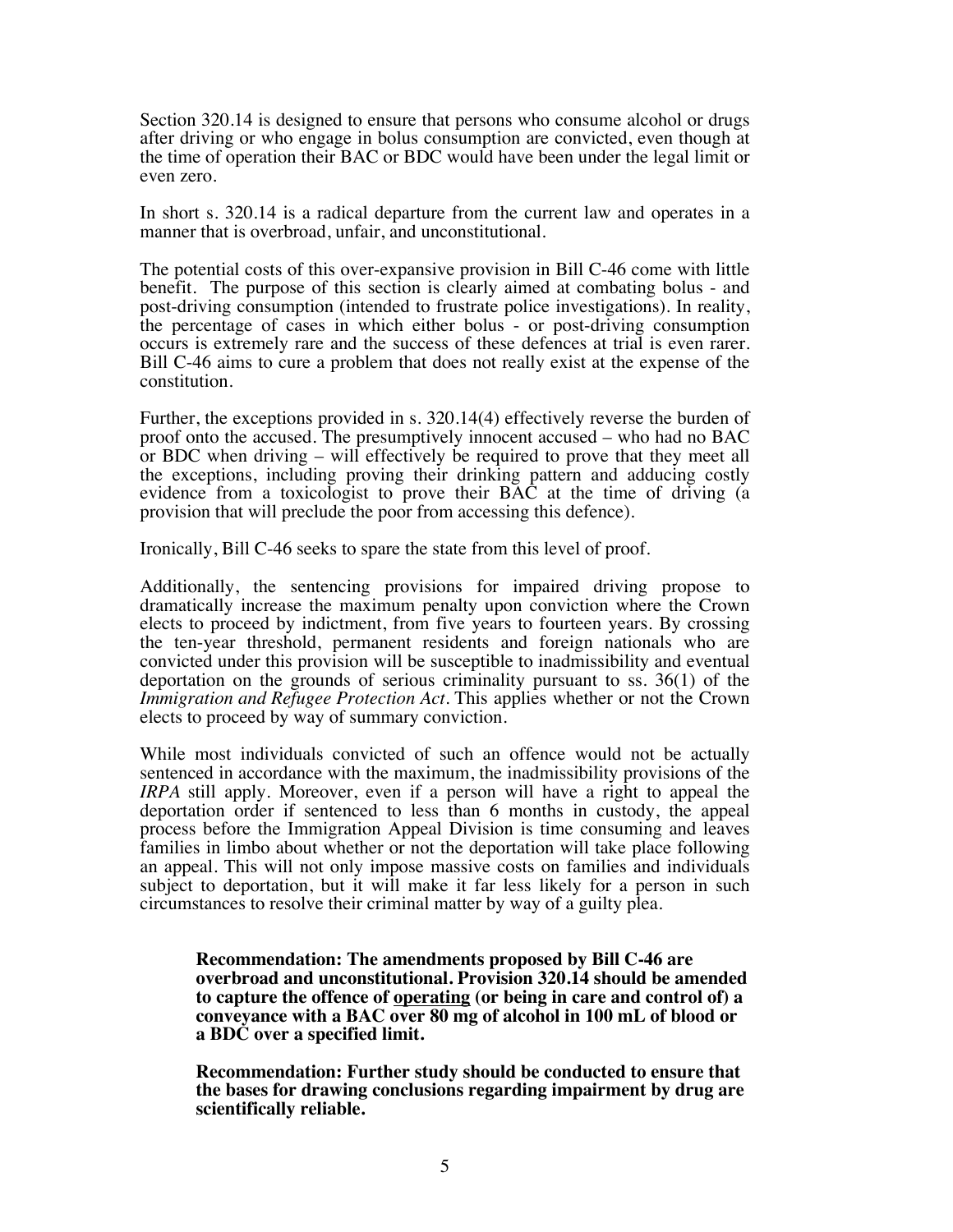### **Recommendation: The maximum of 5 years for impaired driving upon conviction where the Crown proceeds by way of indictment should be restored.**

### **2. Samples of breath or blood — alcohol**

**320.28 (1)** If a peace officer has reasonable grounds to believe that a person has operated a conveyance while the person's ability to operate it was impaired to any degree by alcohol or has committed an offence under paragraph  $320.14(1)(b)$ , the peace officer may, by demand made as soon as practicable,

**(a)** require the person to provide, as soon as practicable,

**(i)** the samples of breath that, in a qualified technician's opinion, are necessary to enable a proper analysis to be made by means of an approved instrument, or

**(ii)** if the peace officer has reasonable grounds to believe that, because of their physical condition, the person may be incapable of providing a sample of breath or it would be impracticable to take one, the samples of blood that, in the opinion of the qualified medical practitioner or qualified technician taking the samples, are necessary to enable a proper analysis to be made to determine the person's blood alcohol concentration; and

**(b)** require the person to accompany the peace officer for the purpose of taking samples of that person's breath or blood.

#### **Samples of breath** — alcohol

**(3)** An evaluating officer who has reasonable grounds to suspect that a person has alcohol in their body may, if a demand was not made under subsection  $(1)$ , by demand made as soon as practicable, require the person to provide, as soon as practicable, the samples of breath that, in a qualified technician's opinion, are necessary to enable a proper analysis to be made by means of an approved instrument.

#### **Presumption—blood alcohol concentration**

**320.31(4)** For the purpose of paragraphs 320.14(1)(b) and (d), if the first of the samples of breath was taken, or the sample of blood was taken, more than two hours after the person ceased to operate the conveyance, the person's blood alcohol concentration is conclusively presumed to be the concentration established in accordance with subsection (1) or (2), as the case may be, plus an additional 5 mg of alcohol in 100 mL of blood for every interval of 30 minutes in excess of those two hours.

Section 320.28(1) allows a peace officer to demand a breath sample if reasonable grounds exist to believe that a person has operated a conveyance while the person's ability to operate it was impaired to any degree. The demand must be made as soon as practicable.

The current breath demand provisions under s. 254(3) of the Criminal Code only allow a peace officer to make a breath demand if the demand is made as soon a practicable and if there are reasonable ground the believe the subject operated a vehicle within the last three hours.

Bill C-46 significantly changes the conditions under which a demand may be made - the three-hour time limit is completely removed.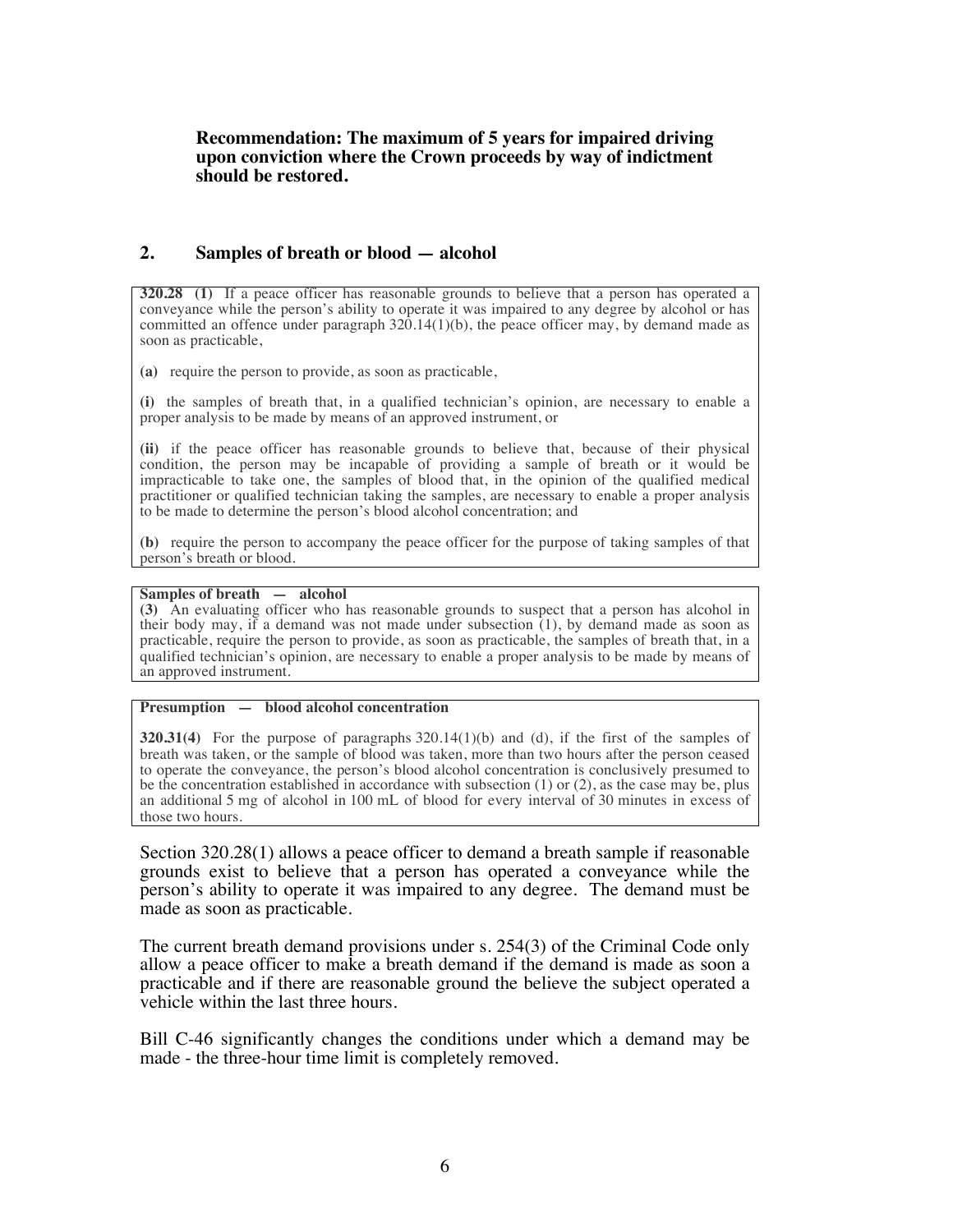An officer can now demand a breath sample hours or days after the operation of the vehicle. There is no time frame for the officer's belief of when the vehicle was operated. This unlimited time frame will not only dilute the quality of the evidence, but when combined with the liberal read back presumption contained in s. 320.32(5), it is overbroad and will be found to contravene an accused's *Charter* rights to a fair trial.

In other words a police officer could demand a sample of a person's breath a day after they operated a vehicle. That person BAC could be zero. But by operation of 320.31(4) the individuals could be deemed to be over the legal limit.

This is a significant change with profound and wide-ranging implications that may subject individuals to the full force of the criminal law by virtue of deeming provisions alone.

The proposed amendments remove the two-hour time limit and imposes a presumption that after the two hour period an additional 5 mg of alcohol in 100mL of blood will be added for every 30 min interval. Instigations are not broken up into 30 minute intervals – the bill has no answer for a situation where delays over two-hours are less than a 30 minute period.

This provision is intended to eliminate the need in all cases for the Crown to call evidence from a toxicologist, even when a sample is taken many hours after driving.

This short-cut to the short-cut makes blanket assumptions about the toxicological features of the accused and may not properly reflect the elimination rates, bolus or pre-driving drinking, the existence of an elimination plateau, the retrograde extrapolation methodology, gender, height, weight, or age.

This type of blanket toxicology by legislation would render the requirement that the samples be taken as soon as practicable meaningless and redundant.

The proposed amendments will likely save court time (except for the inevitable—and invariably successful—constitutional challenges) at the expense of convicting individuals who were not impaired and who did not operate a vehicle above the legal limit

**Recommendation: Section 320.28(1) should be amended to require a reasonable belief of operation of a conveyance in a prescribed time period.**

**Recommendation: Section 320.31(4) should be deleted and that Bill C-46 retain the current presumptions which require the Crown to adduce scientific evidence.**

## **3. Random breath testing**

**Mandatory alcohol screening**

**<sup>320.27(2)</sup>** If a peace officer has in his or her possession an approved screening device, the peace officer may, in the course of the lawful exercise of powers under an Act of Parliament or an Act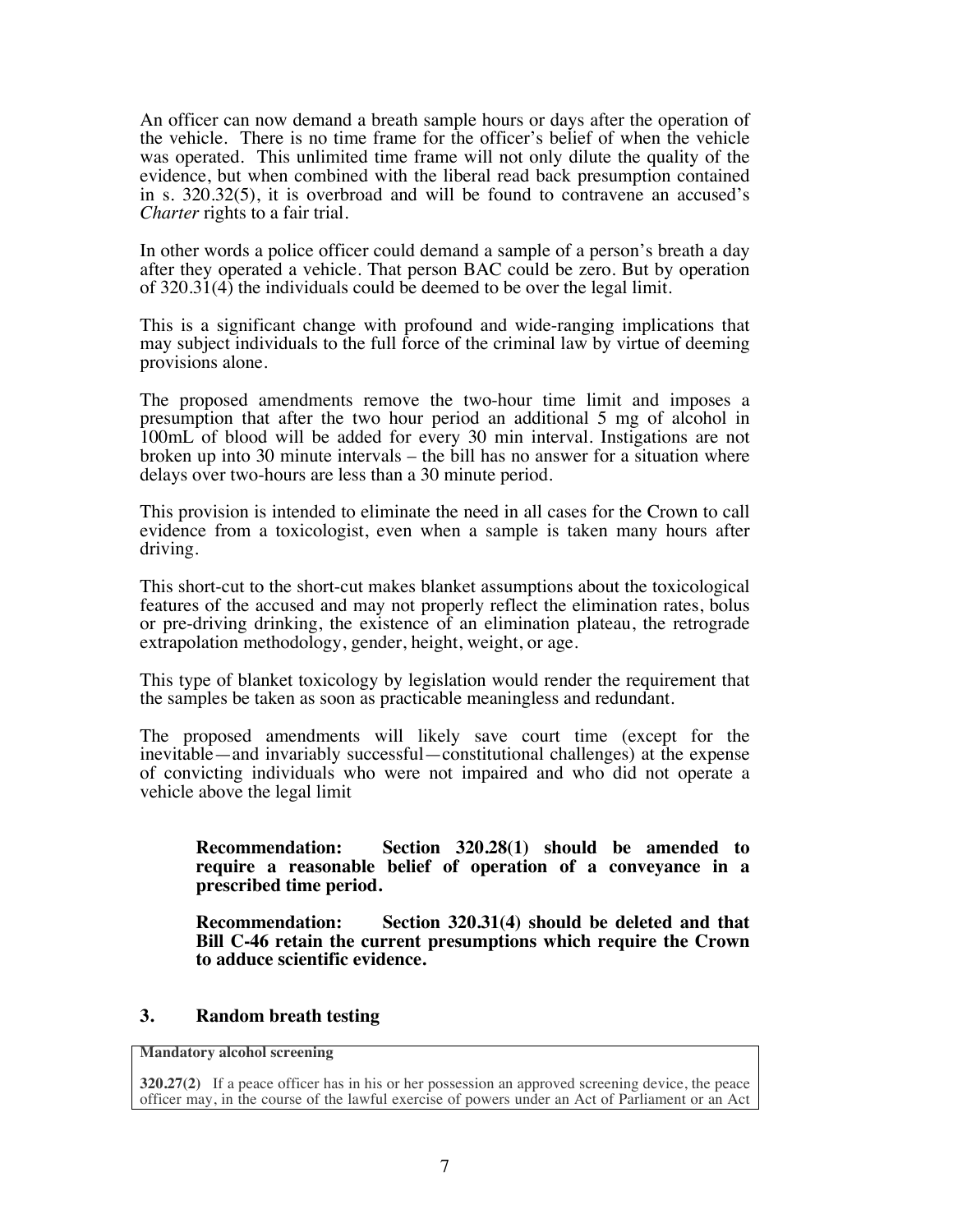of a provincial legislature or arising at common law, by demand, require the person who is operating a motor vehicle to immediately provide the samples of breath that, in the peace officer's opinion, are necessary to enable a proper analysis to be made by means of that device and to accompany the peace officer for that purpose.

Bill C-46 also proposes to institute random roadside breath testing ("RBT"). Currently, police officers in Canada are authorized to stop a vehicle to check vehicle fitness, licence, and registration and sobriety by observing an individual's behavior, speech, and breath. What is impermissible – and indeed unconstitutional – is a random roving stop for the purpose of a search. Police may only demand a roadside breath sample (which is a form of search) if they have reasonable grounds to suspect that a driver has alcohol in his or her body, a framework frequently referred to as selective breath testing ("SBT").

Section 320.27(2) would eliminate the requirement for reasonable suspicion, authorizing a police officer to demand a breath sample.

It should be noted that reasonable suspicion is already a very low and permissive standard.

## *Fixed sobriety checkpoints*

It is easy to see how significant problems could be caused if the power to demand breath samples is used at a fixed checkpoint with several vehicles. The detention of many motorists will be prolonged to the point that the reasonable limit on the right to counsel justified under s. 1 of the *Charter* is exhausted. Presently, officers are entitled to make a demand for a breath test at the roadside and the Supreme Court has ruled that a motorist's right to counsel is reasonably limited in part because the delay is minimal. If a person fails the roadside breath test, the officer will have grounds for an arrest and the person is advised of their right to counsel and the right is subsequently implemented. Conversely, if these new powers are used at a checkpoint with several vehicles, the delay in implementing motorists' rights to counsel would not be minimal. Motorists will be made to wait while an approved instrument is made available for each successive breath test. This could prove to be a logistical and constitutional nightmare as long line-ups of cars would build up at such checkpoints. Prolonged detention on such a massive scale would lead to unjustifiable delays in complying with the right to counsel.

Proponants of RBT advocate its use at RIDE check points specifically because of the high volume of traffic. The delay in administering RBT at busy RIDE check points would likely prove unreasonable. For example, if 15 vehicles are stopped and the RBT procedure adds only one minute to the current RIDE detention (which is a fancifuly low estimate), it is conceviable that a RBT subject may be detained for an additional 15 minutes. Any prolonged extension of detention at check points may well attract *Charter* scrutiny.

It is the CLA's belief given our experience in the criminal justice system that RBT powers will not only be employed at RIDE check points.

*Ad-hoc sobriety stops*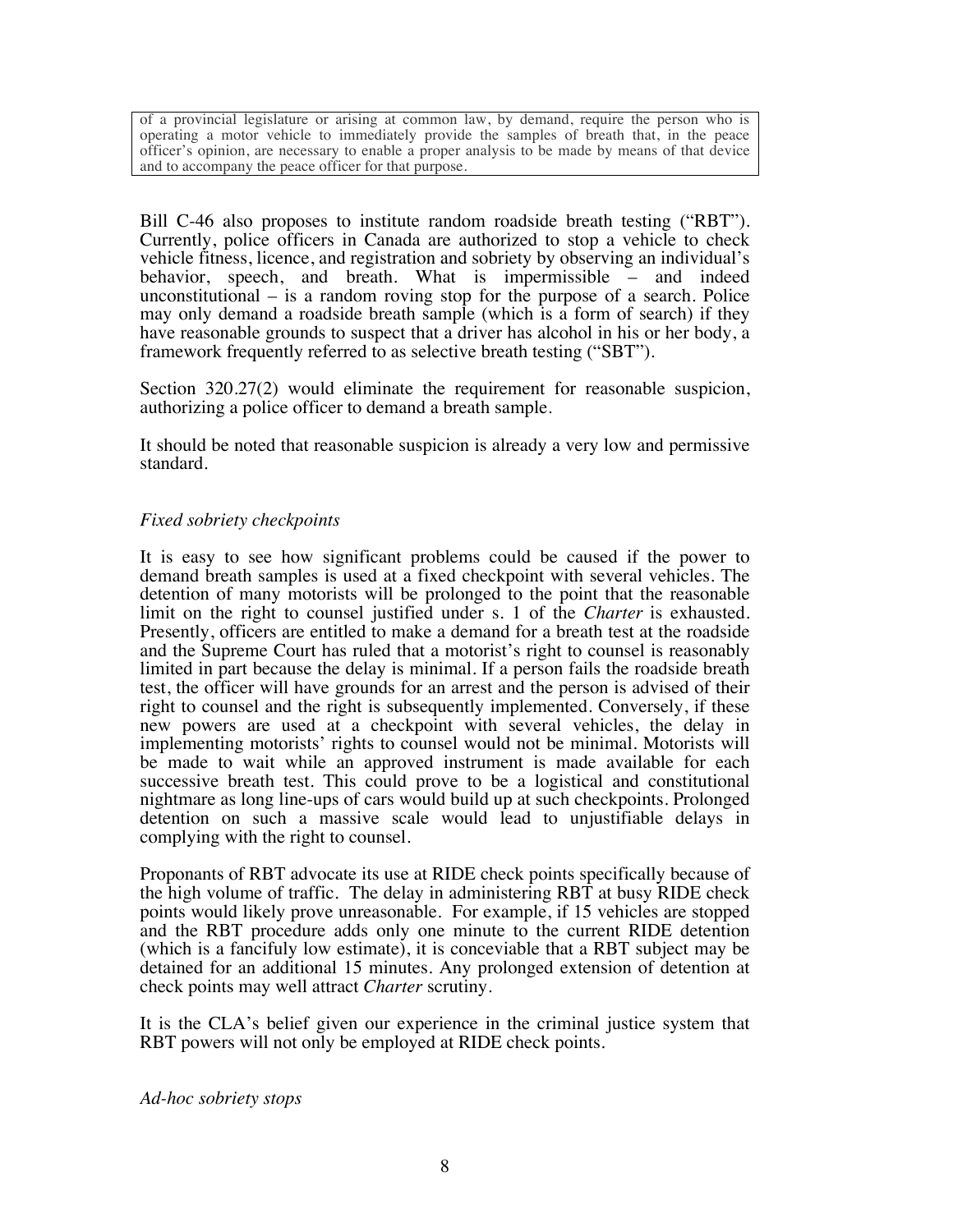There is no requirement that RBT be instituted at fixed sobriety checkpoints. It should also be recognized that, particularly outside of fixed sobriety checkpoints, there is nothing truly random about police stops.

In 2016 the results from the Ottawa Police's Traffic Stop Race Data Collection project were released. This project was the largest project of its kind and was initiated as the result of a human rights complaint for racial profiling. The study found that visible minorities were disproportionately subjected to traffic stops. The study also found that after being stopped visible minorities were actually ticked for driving infractions less often than non-racialized individuals. In other words minorities were more likely to be stopped by the police for no reason.<sup>1</sup>

The impact of giving police an arbitrary personal search power, particularly for individuals from visible minorities, should not be underestimated. This factual background must inform any constitutional analysis.

RBT presents serious constitutional difficulties under ss. 8 and 9 of the Charter, and all the more so when viewed through the lens of the Charter right to equality and the disparate impact such rights violations would likely have on racialized and marginalized individuals.

The CLA adopts the following excerpt of the brief filed Canadian Civil Liberties Association (CCLA) with respect to bill C-226:

*The key question that needs to be answered in the Canadian context is whether the introduction of RBT, after decades of random sobriety checkpoints and the implementation of SBT, would have a meaningful impact on impaired driving.* 

*Unfortunately, as further explained below, the bulk of the available evidence does not demonstrate – and was not designed to demonstrate – that RBT is better than SBT. Rather, it demonstrates that RBT is better than the absence of such measures.*

*Research has documented limitations on an officer's ability to detect illegal levels of alcohol consumption through simple interaction and observation, meaning that, in theory, RBT should be more effective than Canada's current SBT regime.<sup>2</sup> The real contribution of RBT and SBT programs, however, comes not from catching individual drivers, but from general and specific deterrence.* 

*Enforcement levels would need to be extraordinarily – and unrealistically – high in order to directly detect a significant number* 

<sup>&</sup>lt;sup>1</sup> Traffic Stop Race Data Collection Project TSRDCP: https://www.ottawapolice.ca/en/news-and-community/Traffic-Stop-Race-Data-Collection-ProjectTSRDCP.asp

<sup>&</sup>lt;sup>2</sup> See Robert Solomon et al, "The Case for Comprehensive Random Breath Testing Programs In Canada:

Reviewing The Evidence and Challenges" (2011) 49:1 Alta L Rev 37 at 45–48. See also Evelyn Vingilis & Violet Vingilis, "The Importance of Roadside Screening for Impaired Drivers in Canada" (1987) 29:1 Can J Crim 17 at 22–25; E Vingilis, EM Adlaf & L Chung, "Comparison of Age and Sex Characteristics of Police-Suspected

Impaired Drivers and Roadside-Surveyed Impaired Drivers" (1982) 14:6 Accident Analysis & Prevention 425 at 429; Joann K Wells et al, "Drinking Drivers Missed at Sobriety Checkpoints" (1997) 58:5 Journal of Studies on Alcohol 513 at 516.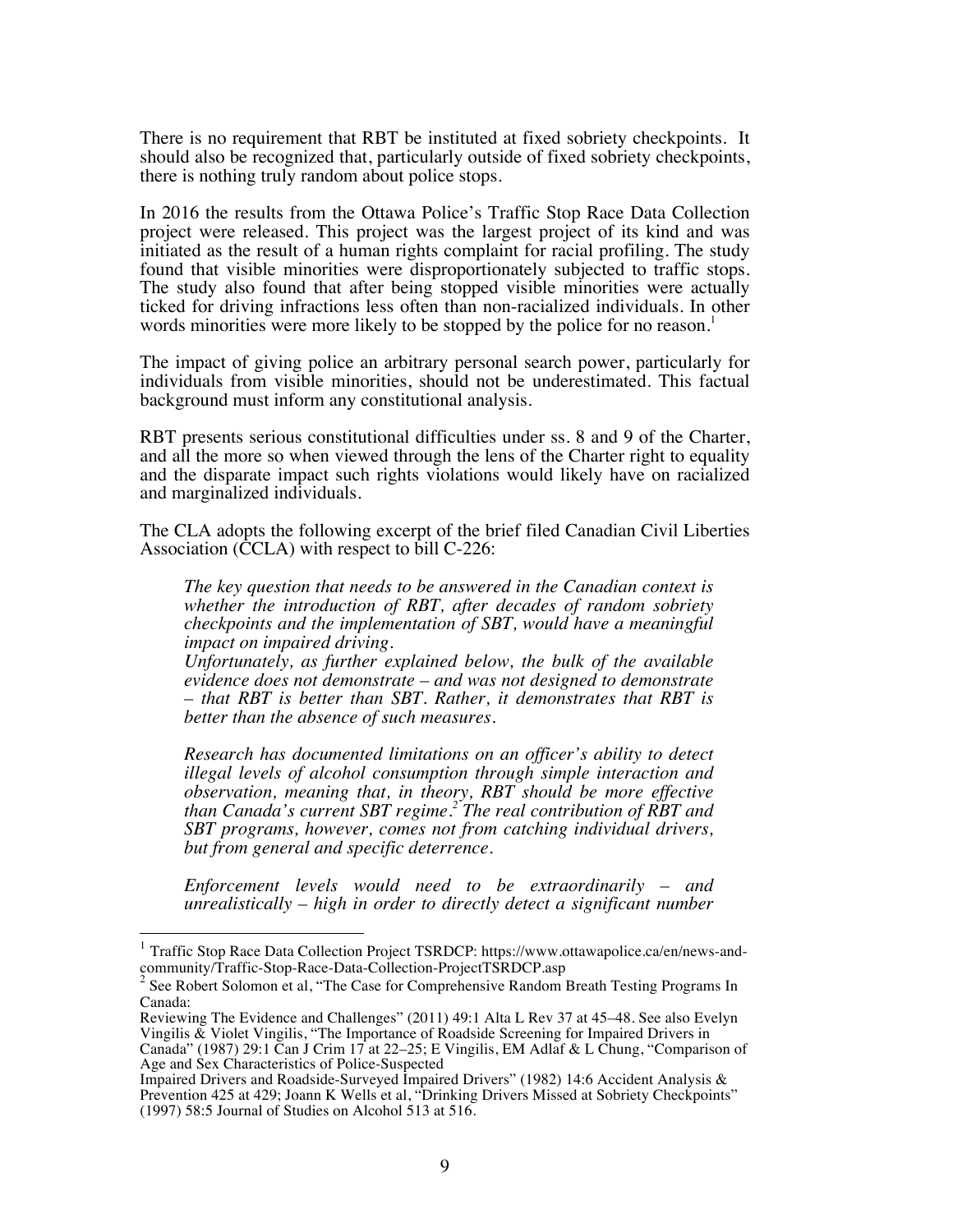*of impaired drivers. On the other hand, if individuals can be convinced that there is a good chance they will be caught if they drink and drive, a significant portion of the population will choose not to engage in this behaviour. The deterrent effect of well-publicized,*  random sobriety checkpoints can multiply enforcement efforts well *beyond the specific drivers who are caught on any given night. A number of articles have cited other jurisdictions' success in combatting alcohol-impaired driving after the implementation of random breath testing, pointing to the experiences in other countries which have documented significant success deterring impaired driving after the implementation of RBT. <sup>3</sup> Unfortunately, many of these international comparators are of limited use.*

*There are several reasons that the existing studies showing dramatic decreases in drinking and driving after the implementation of RBT are of limited utility in the Canadian context. First, there are no studies design to directly assess the impact of RBT as compared with selective breath testing, which Canada has had in place for many years.<sup>4</sup> The vast majority of jurisdictions that implemented RBT did so decades ago, in what researchers have described as a "revolutionary" act at the time.5 RBT was often a part of the first major legislative efforts to reduce drinking and driving in these countries.<sup>6</sup> While it is true that many jurisdictions that implemented RBT experienced dramatic declines in accident rates, Canada also underwent its own "revolutionary" period of legal, educational and enforcement reform in this area, and has experienced a similarly dramatic decline in the alcohol-related traffic deaths in the past thirty years. In 1981, 62% of drivers killed in road crashes in Canada tested positive for alcohol; by 1999, the percentage of driver fatalities involving alcohol had decreased to 33%.<sup>7</sup> Since that time, alcohol-involved traffic deaths have continued to decline in Canada. In the most recent research* 

 <sup>3</sup> See e.g. Erika Chamberlain & Robert Solomon, "The 2012 Federal Legislative Review" *MADD Canada* (January 2012) 1 at 8–10

<sup>&</sup>lt;http://www.madd.ca/media/docs/2012\_federal\_legislative\_review.pdf>; Department of Justice Canada, *Modernizing the Transportation Provisions of the* Criminal Code *- Discussion Paper* (2010) at Annex 1, online: Government of Canada <http://www.justice.gc.ca/eng/cons/mtpcc- mdccmt/7.html#ann1>

<sup>4</sup> See Delia Hendrie, *Random Breath Testing: Its Effectiveness and Possible Characteristics of a 'Best Practice' Approach* (Crawley, Western Australia: Injury Research Centre, Dept of Public Health, University of Western Australia, 2003). Hendrie also remarked that "most evaluations of random breath testing have assessed the effect of the overall program, rather than comparing alternative strategies [for example SBT] or different components of enforcement and public education programs" at 24.

 $<sup>5</sup>$  Australia, Department of Transport and Regional Development: The Federal Office of Road</sup> Safety, *The Long Term Effect of Random Breath Testing in Four Australian States: A Time Series Analysis*, by J Henstridge, R Homel & P Mackay (April 1997) at vi, online: Department of Infrastructure and Regional Development [AU]

<sup>&</sup>lt;https://infrastructure.gov.au/roads/safety/publications/1997/pdf/alc\_random.pdf>.

<sup>&</sup>lt;sup>6</sup> For example, RBT was introduced in 1976 in Victoria, Australia; in 1983 in Tasmania, Australia; in 1988 in Queensland, Australia; and in 1993 in New Zealand. See Department of Justice Canada, *Modernizing the Transportation Provisions of the* Criminal Code *- Discussion Paper* (2010) at Annex 1, online: Government of Canada

<sup>&</sup>lt;http://www.justice.gc.ca/eng/cons/mtpcc-mdccmt/7.html#ann1> [*Modernizing the Transportation Provisions*].

 $^7$  See DJ Beirness, & CG Davis, "Driving after Drinking: Analysis drawn from the 2004 Canadian Addiction Survey" (Ottawa Canadian Centre on Substance Abuse, 2008) at 1.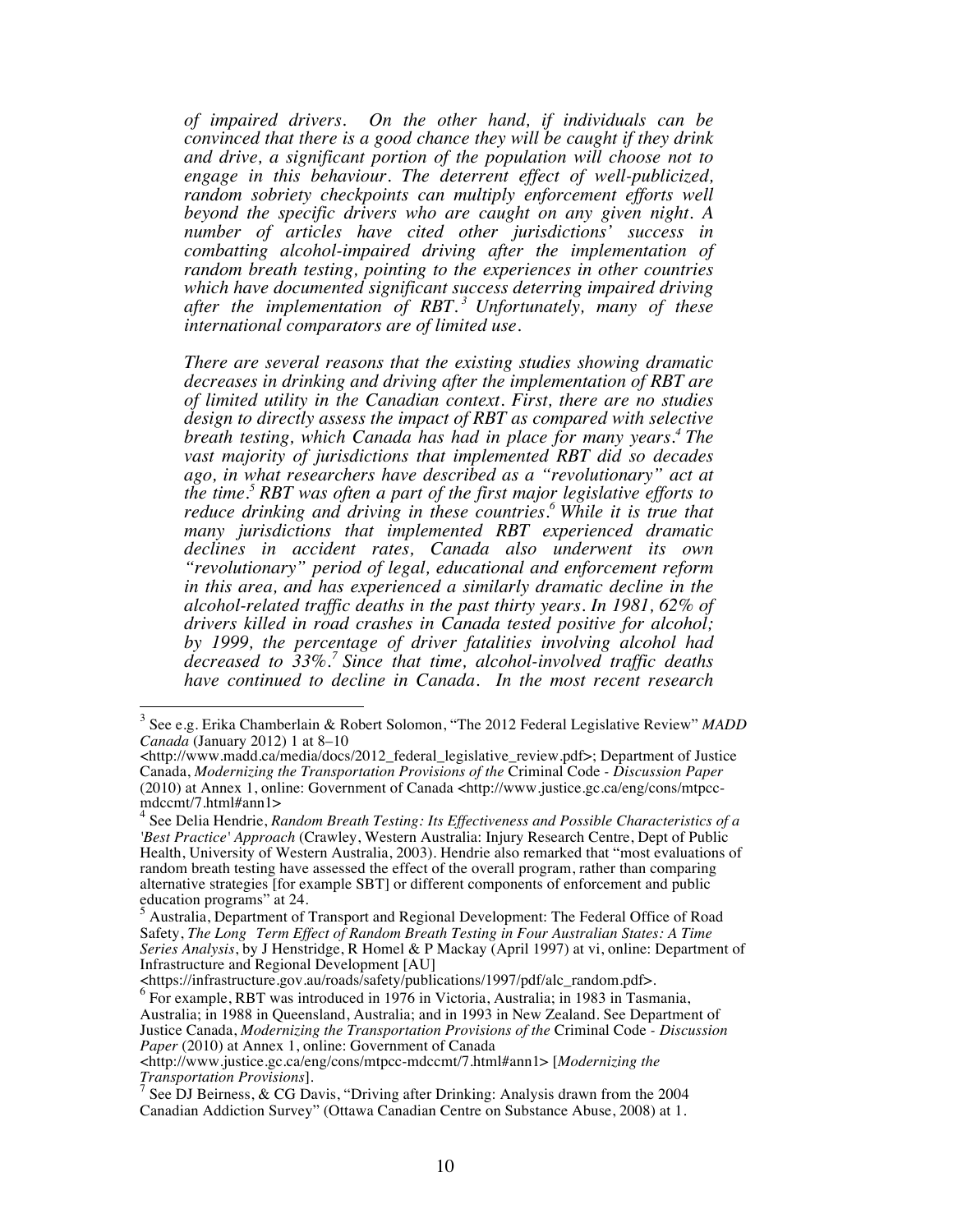*report produced by the Traffic Injury Research Foundation of Canada the authors find that "[t]he percentage of alcohol-related fatalities generally decreased from 37.2% in 1995 to a low of 28.6% in 2005, eventually rose to 33.8% in 2010, and decreased to 29.9% in 2012."8 Given the significant legal, cultural and educational shifts that have occurred in this area over the past decades, most other jurisdictions' early experiences with RBT are not useful comparators for our country today.*

*Second, the introduction of RBT in other countries was accompanied by other complementary measures such as significant education and media campaigns, greatly increased enforcement, and lowered blood alcohol limits. <sup>9</sup> Indeed, for RBT to deter drinking and driving effectively, it has been recommended that enforcement increase so that each license holder is tested once a year.10 Even for those few select countries that did implement RBT after SBT, this legal change was accompanied by a host of other measures. It is not possible to separate the impacts of RBT from these other factors, all of which have been identified as contributing to the reduction of drinking and driving.*

*Ultimately, in CCLA's view, a full review of the evidence does not provide convincing evidence that implementing RBT will necessarily have a greater impact on drinking and driving than Canada's current SBT system. The Traffic Injury Research Foundation's published Proceedings of the 2012 Drinking and Driving Symposium summarize the evidence as follows:*

*…existing research does not provide evidence that RBT is more effective than SBT. A systematic review of 23 studies on the effectiveness of RBT and SBT concluded that there was no evidence to suggest that the levels of effectiveness of both strategies differed. Of equal importance, the review revealed that no available studies have been designed to directly compare the effectiveness of RBT and SBT (Shults et al. 2001). Another systematic review also concluded that evaluation studies of RBT and sobriety checkpoints showed a comparable range of outcomes. Of interest, there was limited evidence to suggest that RBT may be slightly more effective than SBT, and that administering a breath test to all stopped drivers with RBT may indeed lead to a stronger perception of being caught than the more* 

<http://www.ccmta.ca/images/publications/pdf//2012\_Alcohol\_\_Drug\_Crash\_Problem\_Report\_E NG.pdf>..

66("[m]ost ofthe communities introducing random screening also introduced other measures to

 <sup>8</sup> <sup>8</sup>See SW Brown, WGM Vanlaar & RD Robertson, "Alcohol and Drug-Crash Problem in Canada 2012 Report" (Ottawa: Traffic Injury Research Foundation of Canada, 2015) at 33, online: Canadian Council of Motor Transport Administrators

 $9\overline{9}$  See Corianne Peek Asa,, "The Effect of Random Alcohol Screening in Reducing Motor Vehicle Crash Injuries" (1999) 16:1 S1 American Journal of Preventive Medicine 57 at

reduce drunk driving crash events, and few of the analyses controlled for these otherefforts"). <sup>10</sup> See Australia, Department of Transport and Regional Development: The Federal Office of Road Safety, *The Long Term Effect of Random Breath Testing in Four Australian States: A Time Series Analysis*, by J Henstridge, R Homel & P Mackay (April 1997) at x, online: Department of Infrastructure and Regional Development [AU]

<sup>&</sup>lt;https://infrastructure.gov.au/roads/safety/publications/1997/pdf/alc\_random.pdf>.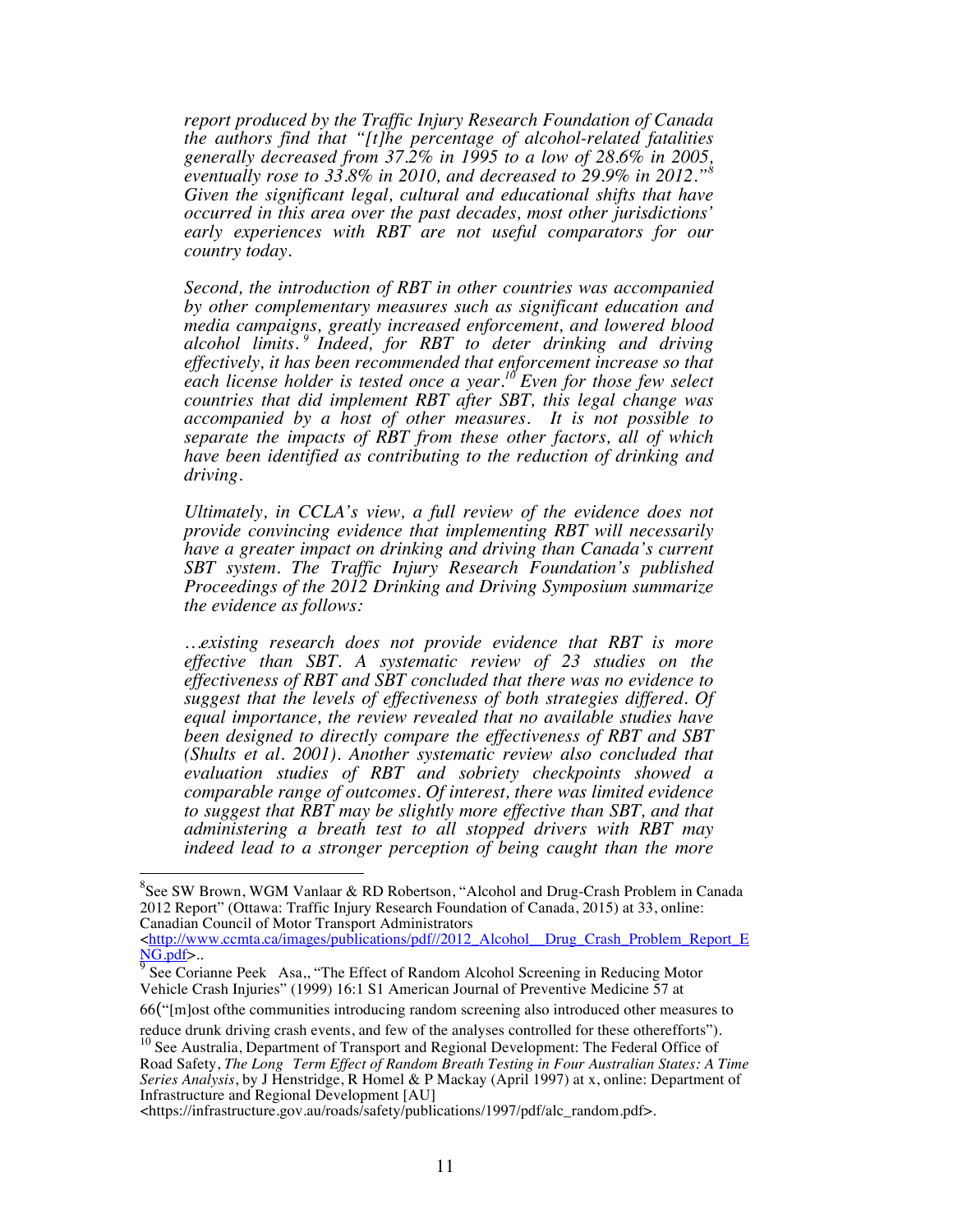*selective approach with sobriety checkpoints. However, this study also attests that the evidence is not conclusive and points to the possible confounding effect of more intensive enforcement levels that have typically been used with RBT in Australia compared to those of SBT as an explanation for the difference in effectiveness (Fell et al. 2004). One particular study that provides some information regarding the effectiveness of RBT versus SBT comes from Australia where sobriety checkpoints were used before introducing RBT. This one study concludes that RBT is more effective than SBT but also reports that the quality of data about enforcement levels was sometimes questionable and this means that the observed difference in effectiveness between SBT and RBT could also be explained by different levels of enforcement (Henstridge et al. 1997).* 

*To summarize, the available evidence supports both SBT and RBT and suggests that what really matters is the balance between enforcement levels that are sufficiently high and publicity about the enforcement to establish the required general deterrent effect.11*

*As stated at the outset of this section, there are reasons to believe that, in theory, RBT should be more effective than SBT. In particular, several studies cast doubt on a police officer's ability to detect problematic levels of alcohol consumption through simple interaction and observation. 12 In the absence of extremely high levels of enforcement, however, it is unlikely that the general public will be aware of this, undermining any potential deterrent effect.* 

Those who have argued in favour of RBT often suggest that the addition of a random breath search power would not be a significant intrusion into individuals' lives.

This minimization of the impact of RBT is misplaced and arises from a position of privilege.

Currently, police may not conduct a random roving stop for the purpose of conducting a search. Police who wish to take a bodily sample are required to justify this search, and individuals who refuse a justified demand face criminal sanction. The requirement for government to justify its forced intrusion into a particular individual's private life is a fundamental premise of a democratic society. It also reflects a larger framework outlining the appropriate relationship between civilians and the police.

 $11$  Robyn D Robertson & Ward GM Vanlaar, "Canada's Impaired Driving Framework: The Way Forward, Proceedings of the Drinking and Driving Symposium" (Ottawa: Traffic Injury Research Foundation, 2013) at 16–17.

<sup>&</sup>lt;sup>12</sup> See Robert Solomon et al, "The Case for Comprehensive Random Breath Testing Programs In Canada:

Reviewing The Evidence and Challenges" (2011) 49:1 Alta L Rev 37 at 45–48. See also Evelyn Vingilis & Violet Vingilis, "The Importance of Roadside Screening for Impaired Drivers in Canada" (1987) 29:1 Can J Crim 17 at 22–25; E Vingilis, EM Adlaf & L Chung, "Comparison of Age and Sex Characteristics of Police-Suspected

Impaired Drivers and Roadside-Surveyed Impaired Drivers" (1982) 14:6 Accident Analysis & Prevention 425 at 429; Joann K Wells et al, "Drinking Drivers Missed at Sobriety Checkpoints" (1997) 58:5 Journal of Studies on Alcohol 513 at 516.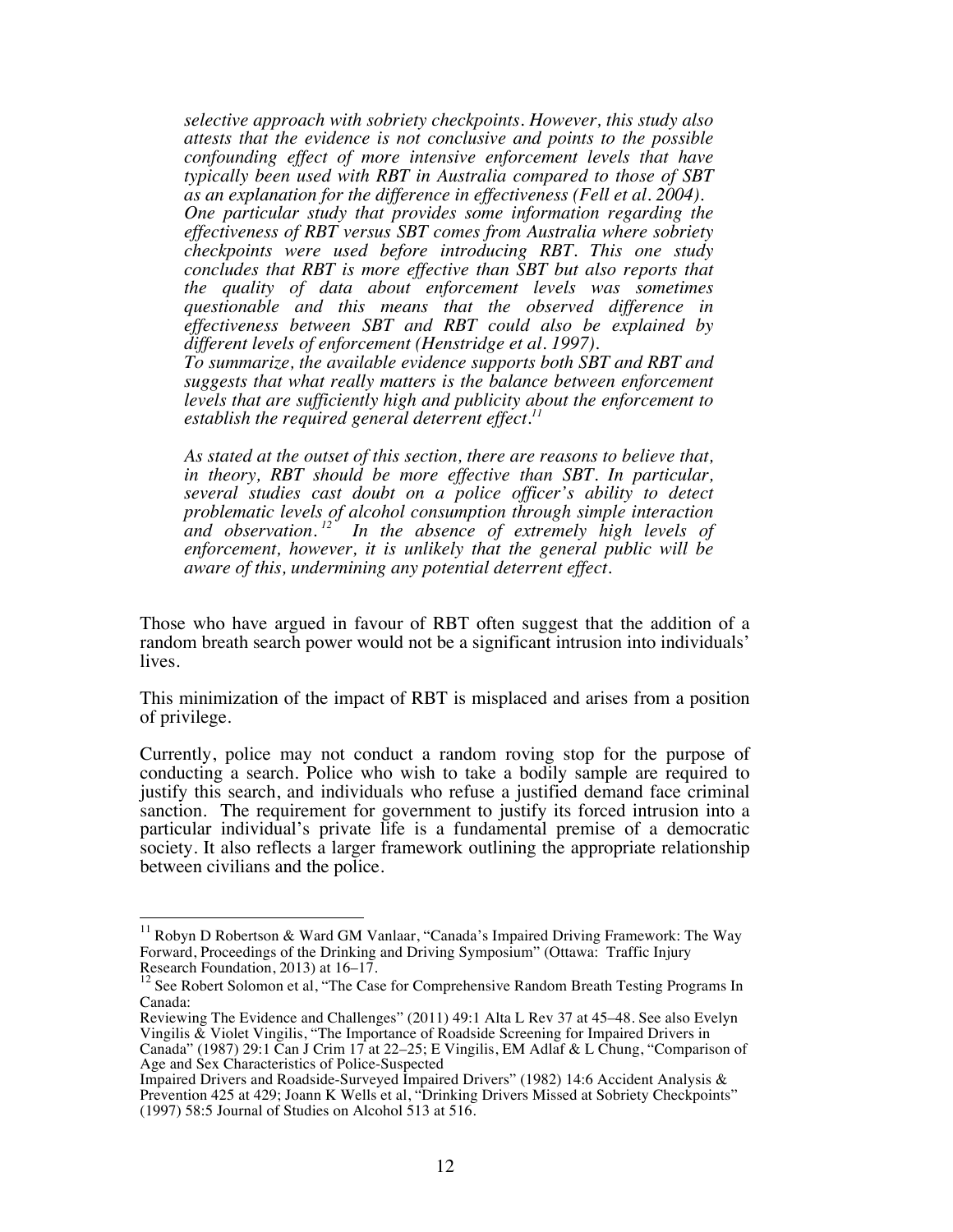Experience has also unfortunately demonstrated that "random" detention and search powers are too often exercised in a non-random manner that disproportionately targets indigenous individuals and other racialized and marginalized individuals.

It goes without saying that racism – systemic or otherwise – is a reality in Canadian police forces. The Supreme Court of Canada has explicitly accepted this reality:

Furthermore, we believe it is important to note the submissions of the ACLC and the ALST that African Canadians and Aboriginal people are overrepresented in the criminal justice system and are therefore likely to represent a disproportionate number of those who are arrested by police and subjected to personal searches, including strip searches (*Report of the Aboriginal Justice Inquiry of Manitoba* (1991), vol. 1, *The Justice System and Aboriginal People*, at p. 107; Cawsey Report, *Justice on Trial: Report of the Task Force on the Criminal Justice System and its Impact on the Indian and Metis People of Alberta* (1991), vol. II, p. 7, recommendations 2.48 to 2.50; Royal Commission on Aboriginal Peoples, *Bridging the Cultural Divide* (1996), at pp. 33-39; Commission on Systemic Racism in the Ontario Criminal Justice System, *Report of the Commission on Systemic in the Ontario Criminal Justice System*  $(1995)$ <sup>13</sup>

The Ontario Court of Appeal came to similar common sense conclusions after an exhaustive review of the available evidence:

There is, however, an ever-growing body of studies and reports documenting the extent and intensity of racist beliefs in contemporary Canadian society. Many deal with racism in general, others with racism directed at black persons. Those materials lend support to counsel's submission that wide-spread anti-black racism is a grim reality in Canada and in particular in Metropolitan Toronto.

That racism is manifested in three ways. There are those who expressly espouse racist views as part of a personal credo. There are others who subconsciously hold negative attitudes towards black persons based on stereotypical assumptions concerning persons of colour. Finally, and perhaps most pervasively, racism exists within the interstices of our institutions. This systemic racism is a product of individual attitudes and beliefs concerning blacks and it fosters and legitimizes those assumptions and stereotypes.<sup>14</sup>

Doug Beirness, a policy expert with the Canadian Centre on Substance Abuse, stated in testimony on impaired driving before the House of Commons Standing Committee on Justice and Human Rights: "there is nothing truly random about

<sup>13</sup> *R v Golden,* [2001] 3 SCR 679 at para 83. <sup>14</sup> *R v Parks*, [1993] OJ No 2157 (CA).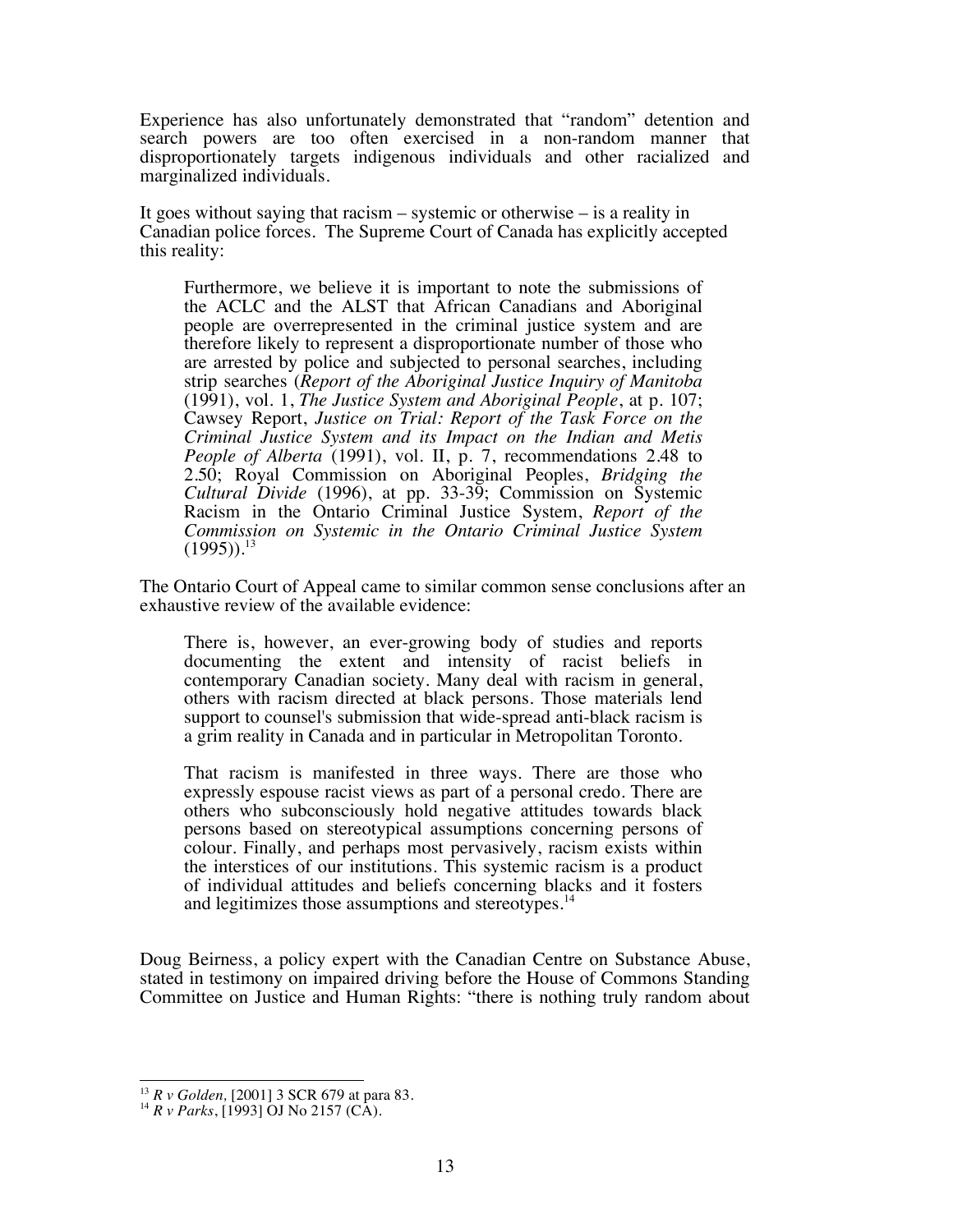random breath testing. The term random is used in place of more accurate and contentious descriptors, such as arbitrary or capricious."<sup>15</sup>

Increased police powers to "randomly" stop drivers and conduct breath tests will result in increased detentions and searches. Given the existence of racial profiling in various jurisdictions across Canada,<sup>16</sup> it is reasonable to assume that this power will adversely impact those disproportionately targeted by police.

Those who are already disproportionately stopped while driving will now not only be pulled over and questioned, but required to exit the vehicle, stand on the roadway or sit in a police vehicle, and provide a breath sample.<sup>17</sup> This procedure may be tolerated by the majority of Canadians who are pulled over once every few years at a RIDE stop. But Protection against discrimination and arbitrary harassment, however, is not determined by what the majority will accept. For those individuals who are pulled over randomly five, ten, or a dozen times, for no obvious reason other than their age, perceived religion, the colour of their skin, or the neighbourhood they were driving in, being required to submit to a breathalyzer will frequently be experienced as humiliating, degrading and offensive.

The disproportionate application of the police practice of carding (as painfully described by journalist Desmond Cole<sup>18</sup>), the results of the Ottawa traffic study, and the disproportionate arrests of visible minorities for possession of marijuana foreshadows the future of RBT. Given the history of discretionary police power, there can be little question that RBT will disproportionately impact visible minorities. RBT will become yet another pathway for the police to stop, detain, and search racialized groups in a non-random manner.

Imagine the following fact pattern: Under the guise of RBT, police detain a young father, who is a visible minority, while he is waiting to pick up his child from a downtown elementary school. The father, as is common in Canada, is asked to step out of his vehicle to provide a breath sample. He is searched for officer saftey purposes. The father is detained by one police officer, who explains the RBT procedure and demonstrates the operation of the machine. The father is compelled to provide a sample. A second officer is walking around the vehicle, looking in the windows, and recording information. Durring this random encounter school is let out and the interaction between the father and the police is observed by hundreds of children and community members.

This is far from the rosy best-case senarios used by RBT advocates to obscure the serious *Charter* issues noted above.

 <sup>15</sup> *House of Commons Standing Committee on Justice and Human Rights – Evidence*, 39th Parl, 2nd Sess, No 15 (28 February 2008) at 1540 (Dr. Douglas Beirness), online: Parliament of Canada,

<sup>&</sup>lt;http://www2.parl.gc.ca/HousePublications/Publication.aspx?DocId=3314580&Language=E&M <u>ode=1&Parl=39&Ses=2></u>.<br><sup>16</sup> David M Tanovich, "E-Racing Racial Profiling" (2004) 41:4 Alta L Rev 905.<br><sup>17</sup> Robyn D Robertson & Ward GM Vanlaar, "Canada's Impaired Driving Framework: The Way

<sup>&</sup>lt;sup>17</sup> Robyn D Robertson & Ward  $\tilde{G}M$  Vanlaar, "Canada's Impaired Driving Framework: The Way Forward, Proceedings of the Drinking and Driving Symposium", (Ottawa: Traffic Injury Research Foundation, 2013) at 17.

Research Foundation, 2013) at 18 Demond Cole was stopped and interrogated more than 50 times by various police forces: "The Skin I'm In" (April 2015), Toronto Life, online: <http://torontolife.com/city/life/skin-im-iveinterrogated-police-50-times-im-black/>.